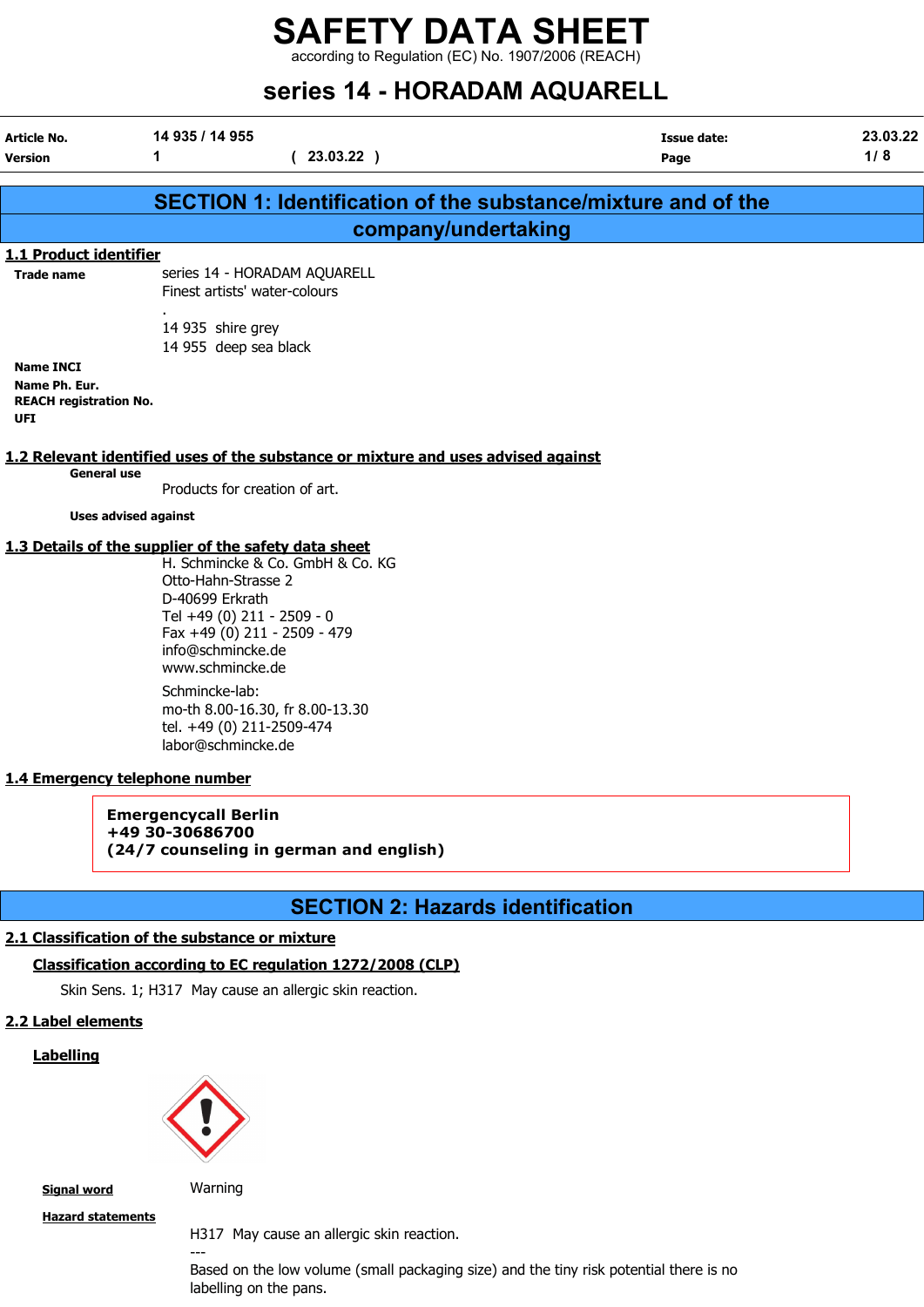according to Regulation (EC) No. 1907/2006 (REACH)

# series 14 - HORADAM AQUARELL

| Article No.    | 14 935 / 14 955 |          | <b>Issue date:</b> | 23.03.22      |
|----------------|-----------------|----------|--------------------|---------------|
| <b>Version</b> |                 | 23.03.22 | Page               | 0 ו ה<br>21 O |

**Safety precautions** 

P302+P352 IF ON SKIN: Wash with plenty of water/soap.

Hazard components for labelling

Special provisions concerning the labelling of certain mixtures

#### 2.3 Other hazards

## SECTION 3: Composition/information on ingredients

#### 3.1 Substances

#### Chemical characterisation

pigment gum arabic Water CAS-Number EINECS / ELINCS / NLP EU index number Customs tariff number REACH registration No. Hazchem-Code CI-Number 14 935 PB74 PY159 PBk11

14 955 PB74 PB35 PBk11

#### 3.2 Mixtures

#### Substance 1

Cobalt zinc silicate blue phenacite: 1 - 25 % CAS: 68412-74-8 REACH: 01-2120756267-47-0000 Skin Sens. 1; H317

Additional information

SECTION 4: First aid measures

#### 4.1 Description of first aid measures

#### General information

If you feel unwell, seek medical advice (show the label where possible).

#### In case of inhalation

No special measures are required.

#### In case of skin contact

Thoroughly wash skin with soap and water. Seek medical attention if irritation persists.

#### After eye contact

In case of contact with eyes, rinse immediately with plenty of flowing water for 10 to 15 minutes holding eyelids apart. Seek medical attention if irritation persists.

#### After swallowing

Rinse mouth with water. Let water be drunken in little sips (dilution effect). If you feel unwell, seek medical advice.

#### 4.2 Most important symptoms and effects, both acute and delayed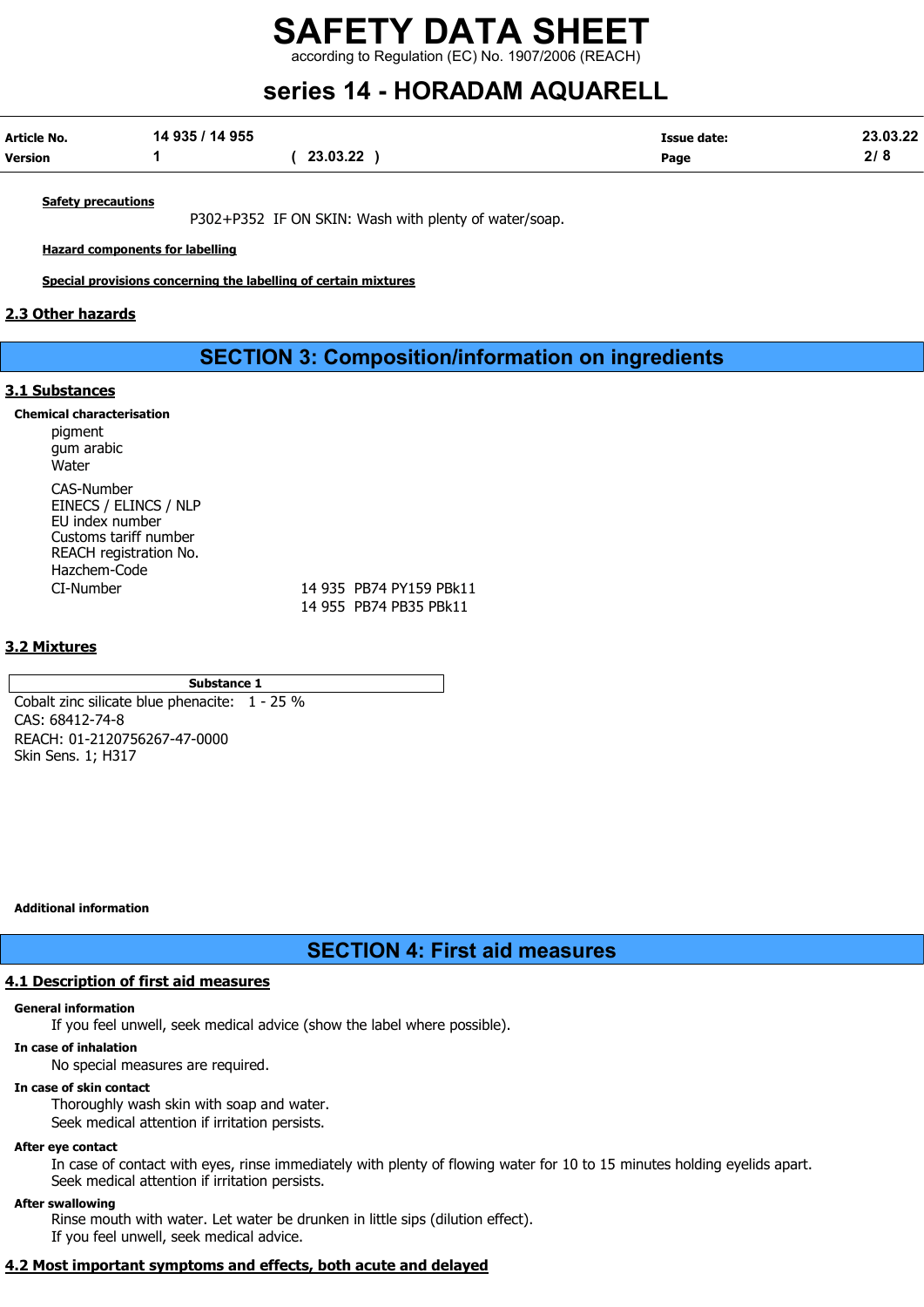ng to Regulation (EC) No. 1907/2006 (REACH)

# series 14 - HORADAM AQUARELL

| Article No.    | 14 935 / 14 955 |          | <b>Issue date:</b> | 23.03.22 |
|----------------|-----------------|----------|--------------------|----------|
| <b>Version</b> |                 | 23.03.22 | Page               | ა  ი     |

#### 4.3 Indication of any immediate medical attention and special treatment needed

## SECTION 5: Firefighting measures

#### 5.1 Extinguishing media

Suitable extinguishing media

Product is non-combustible. Extinguishing materials should therefore be selected according to surroundings.

Extinguishing media which must not be used for safety reasons

none

#### 5.2 Special hazards arising from the substance or mixture

In case of fire may be liberated: Carbon monoxide and carbon dioxide

#### 5.3 Advice for firefighters

Special protective equipment for firefighters

Additional information

### SECTION 6: Accidental release measures

### 6.1 Personal precautions, protective equipment and emergency procedures

Avoid contact with skin, eyes, and clothing.

#### 6.2 environmental precautions

Discharge into the environment must be avoided.

#### 6.3 Methods and material for containment and cleaning up

Methods for cleaning up

Take up mechanically. Wash spill area with plenty of water.

#### Additional information

#### 6.4 Reference to other sections

Dispose of waste according to applicable legislation. refer to section 13

SECTION 7: Handling and storage

#### 7.1 Precautions for safe handling

#### Advices on safe handling

Handle in accordance with good industrial hygiene and safety practice.

#### Precautions against fire and explosion

#### 7.2 Conditions for safe storage, including any incompatibilities

### Requirements for storerooms and containers

Keep container tightly closed.

Hints on joint storage

Storage class

Further details

storage temperature: from 15 °C to 25 °C Protect from moisture contamination.

#### 7.3 Specific end use(s)

No special measures necessary if stored and handled as prescribed.

### SECTION 8: Exposure controls/personal protection

#### 8.1 Control parameters

#### 8.2 Exposure controls

#### Occupational exposure controls

Respiratory protection

With correct and proper use, and under normal conditions, breathing protection is not required.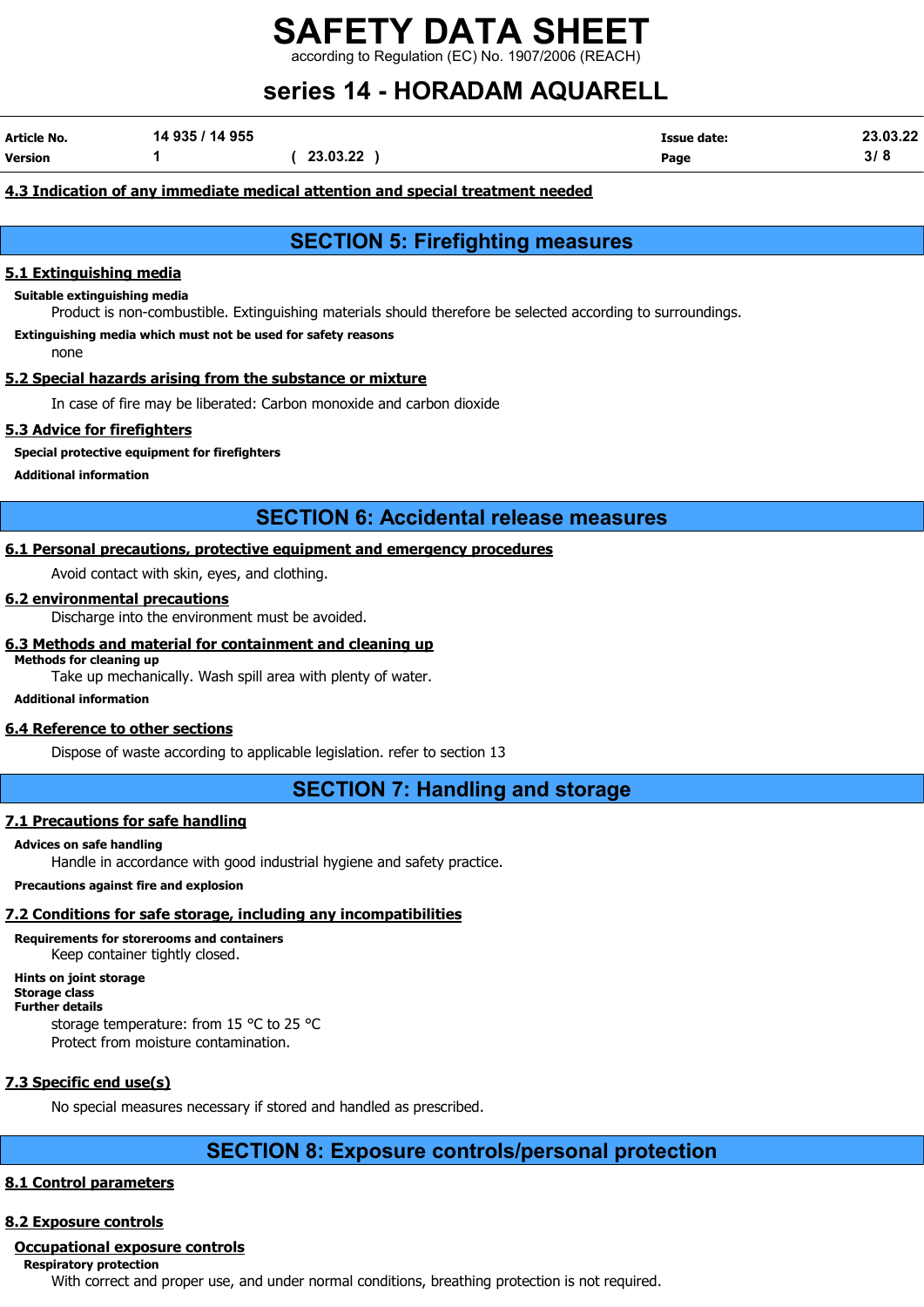according to Regulation (EC) No. 1907/2006 (REACH)

# series 14 - HORADAM AQUARELL

| Article No. | 14 935 / 14 955 |          | <b>Issue date:</b> | 23.03.22 |
|-------------|-----------------|----------|--------------------|----------|
| Version     |                 | 23.03.22 | Page               | 4/8      |

Hand protection

Protect skin by using skin protective cream.

#### Eye protection

Goggles

Body protection

Wear suitable protective clothing. Wash contaminated clothing prior to re-use.

## General protection and hygiene measures After work, wash hands and face.

### SECTION 9: Physical and chemical properties

#### 9.1 information on basic physical and chemical properties

Form solid / pasty Colour blue

Odour almost odourless

|                                  | min | max        |       |
|----------------------------------|-----|------------|-------|
| Melting point/freezing point     |     |            |       |
| Initial boiling point and        |     |            |       |
| boiling range                    |     |            |       |
| <b>Flammability</b>              |     |            |       |
| <b>Explosion limits</b>          |     |            |       |
| Flash point/flash point range    |     |            |       |
| <b>Ignition temperature</b>      |     |            |       |
| PH                               | 4   | 6, 5       |       |
| <b>Viscosity</b>                 |     |            |       |
| <b>Solubility</b>                |     |            |       |
| <b>Partition coefficient:</b>    |     |            |       |
| n-octanol/water                  |     |            |       |
| <b>Vapour pressure</b>           |     |            |       |
| Density and/or relative          |     | $1,8$ kg/l | 20 °C |
| density                          |     |            |       |
| <b>Relative vapour density</b>   |     |            |       |
| <b>Auto-ignition temperature</b> |     |            |       |
| <b>Refraction index</b>          |     |            |       |

Danger of explosion

#### 9.2 Other information

## SECTION 10: Stability and reactivity

#### 10.1 Reactivity

No hazardous reaction when handled and stored according to provisions.

#### 10.2 Chemical stability

Product is stable under normal storage conditions.

### 10.3 Possibility of hazardous reactions

10.4 Conditions to avoid

frost and heat

### 10.5 Incompatible materials

strong acids oxidizing agents Strong alkali

#### 10.6 Hazardous decomposition products

No known hazardous decomposition products.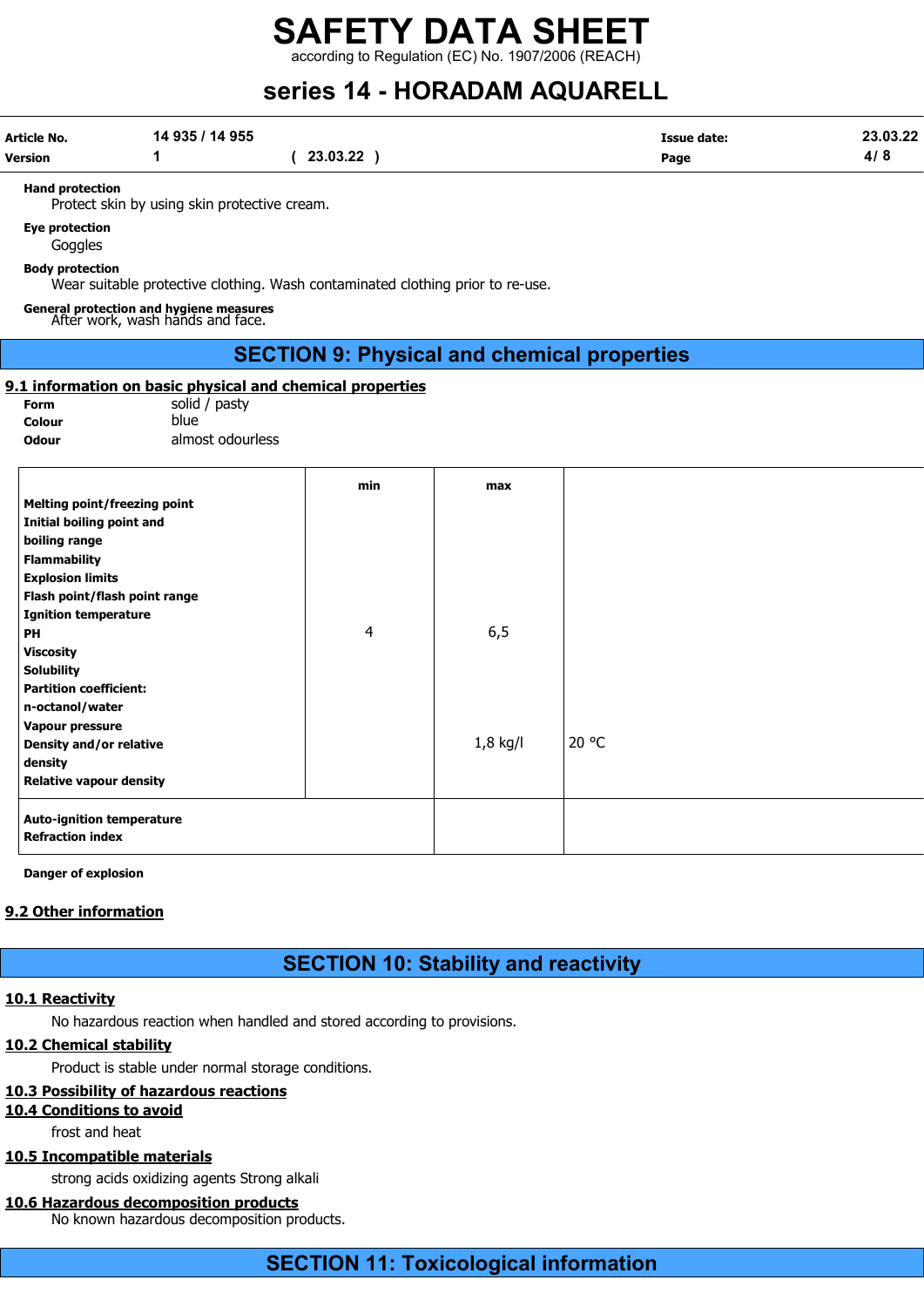according to Regulation (EC) No. 1907/2006 (REACH)

# series 14 - HORADAM AQUARELL

| Article No. | 14 935 / 14 955 |          | <b>Issue date:</b> | 23.03.22            |
|-------------|-----------------|----------|--------------------|---------------------|
| Version     |                 | 23.03.22 | Page               | <b>21 O</b><br>ວ/ ໐ |

#### 11.1 Information on hazard classes as defined in Regulation (EC) No 1272/2008

Toxicokinetics, metabolism and distribution Acute toxicity No data available

In case of inhalation

#### No data available

After swallowing

No data available

In case of skin contact No data available

After eye contact

No data available

#### Practical experience

#### General remarks

#### 11.2 Information on other hazards

SECTION 12: Ecological information

#### 12.1 Toxicity

Aquatic toxicity Water Hazard Class 2 WGK catalog number General information

#### 12.2 Persistence and degradability

Further details Product is partially biodegradable. Oxygen demand

#### 12.3 Bioaccumulative potential

Bioconcentration factor (BCF) Partition coefficient: n-octanol/water

#### 12.4 Mobility in soil

No data available

#### 12.5 Results of PBT and vPvB assessment

No data available

#### 12.6 Endocrine disrupting properties

#### 12.7 Other adverse effects

### SECTION 13: Disposal considerations

#### 13.1 Waste treatment methods

#### Product

Waste key number Recommendation

080112 waste paint and varnish other than those mentioned in 08 01 11

#### Package

Waste key number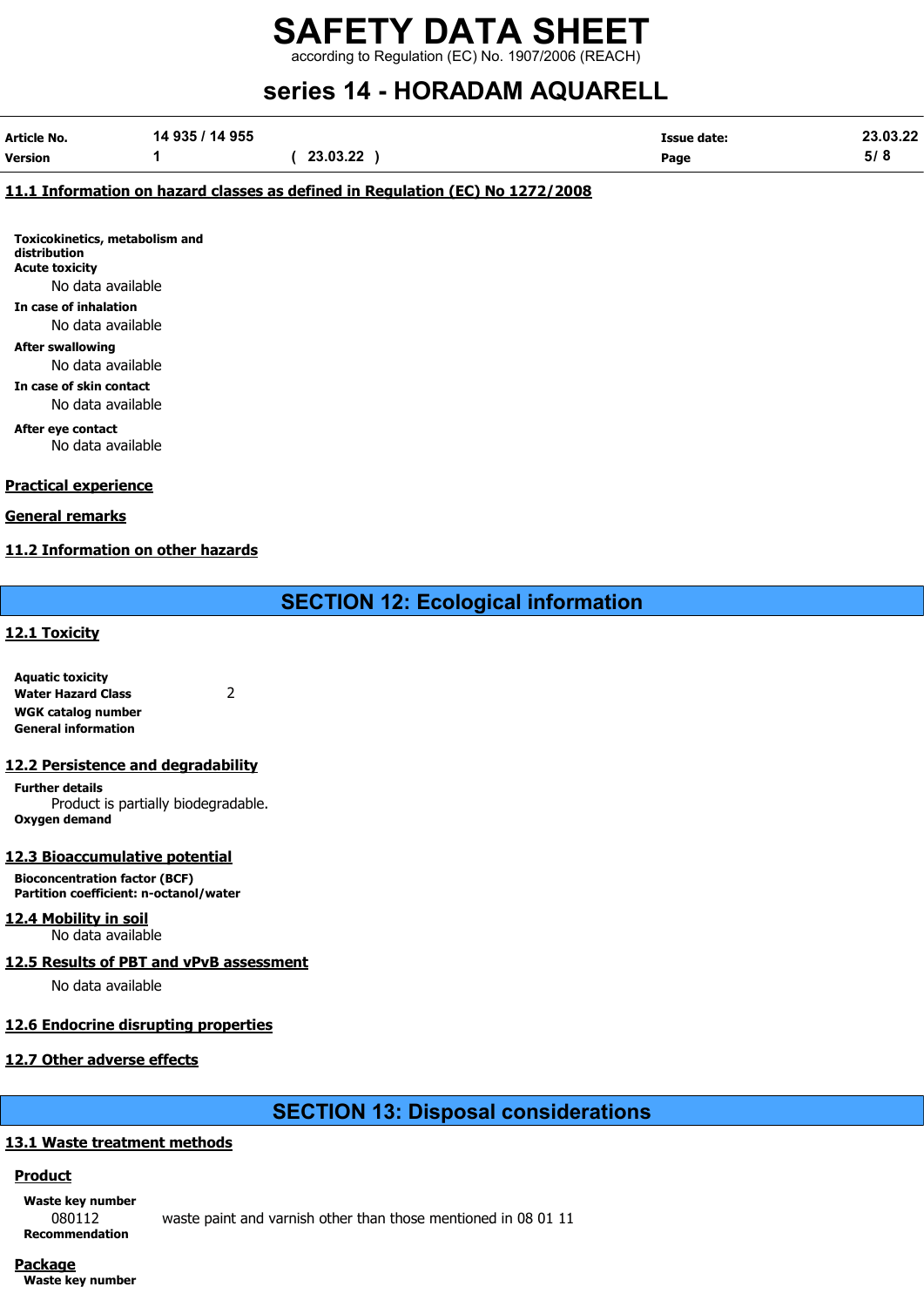according to Regulation (EC) No. 1907/2006 (REACH)

# series 14 - HORADAM AQUARELL

| Article No. | 14 935 / 14 955 |          | <b>Issue date:</b> | 23.03.22 |
|-------------|-----------------|----------|--------------------|----------|
| Version     |                 | 23.03.22 | Page               | 6/8      |

#### Recommendation

Non-contaminated packages may be recycled. Handle contaminated packages in the same way as the substance itself.

#### Additional information

## SECTION 14: Transport information

#### 14.1 UN number or ID number

#### 14.2 UN proper shipping name

ADR, ADN No dangerous good in sense of these transport regulations. IMDG, IATA

#### 14.3 Transport hazard class(es)

ADR, ADN IMDG IATA

#### 14.4 Packing group

#### 14.5 Environmental hazards

Marine Pollutant - IMDG

Marine Pollutant - ADN

#### 14.6 Special precautions for user

#### Land transport (ADR/RID)

Code: ADR/RID Kemmler-number Hazard label ADR Limited quantities Package: Instructions Package: Special Provisions Special provisions for packing together Portable tanks: Instructions Portable tanks: Special Provisions Tank coding Tunnel restriction Remarks EQ Special Provisions

#### Inland waterway craft (ADN)

Hazard label Limited quantities Transport permitted Equipment necessary Ventilation Remarks EQ Special Provisions

#### Sea transport (IMDG)

EmS Special Provisions Limited quantities Package: Instructions Package: Special Provisions IBC: Instructions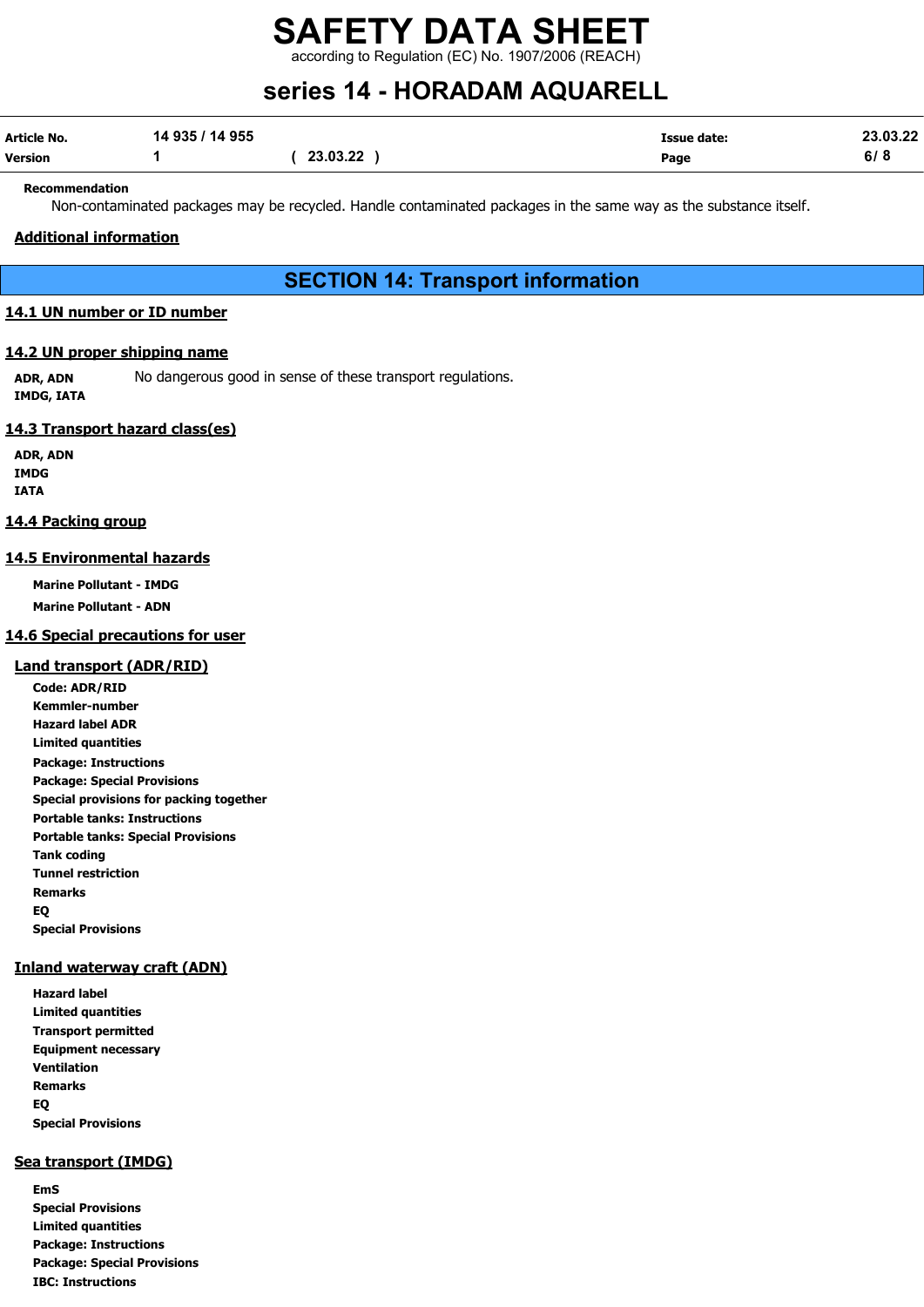according to Regulation (EC) No. 1907/2006 (REACH)

# series 14 - HORADAM AQUARELL

| Article No.    | 14 935 / 14 955 |          | Issue date: | 23.03.22 |
|----------------|-----------------|----------|-------------|----------|
| <b>Version</b> |                 | 23.03.22 | Page        | 710      |

IBC: Provisions Tank instructions IMO Tank instructions UN Tank instructions Special Provisions Stowage and segregation Properties and observations Remarks EQ

#### Air transport (IATA-DGR)

Hazard Passenger Passenger LQ **Cargo** ERG Remarks EQ Special Provisioning

#### 14.7 Maritime transport in bulk according to IMO instruments

No data available

## SECTION 15: Regulatory information

#### 15.1 Safety, health and environmental regulations/legislation specific for the substance or mixture

#### National regulations

**Europe** 

Contents of VOC [%] 0 Contents of VOC [g/L] Further regulations, limitations and legal requirements

#### **Germany**

Storage class Water Hazard Class 2 WGK catalog number Incident regulation Information on working limitations Further regulations, limitations and legal requirements

#### **Denmark**

Further regulations, limitations and legal requirements

#### **Hungary**

Further regulations, limitations and legal requirements

#### Great Britain

Further regulations, limitations and legal requirements

#### **Switzerland**

Contents of VOC [%] Further regulations, limitations and legal requirements

#### USA

Further regulations, limitations and legal requirements Federal Regulations